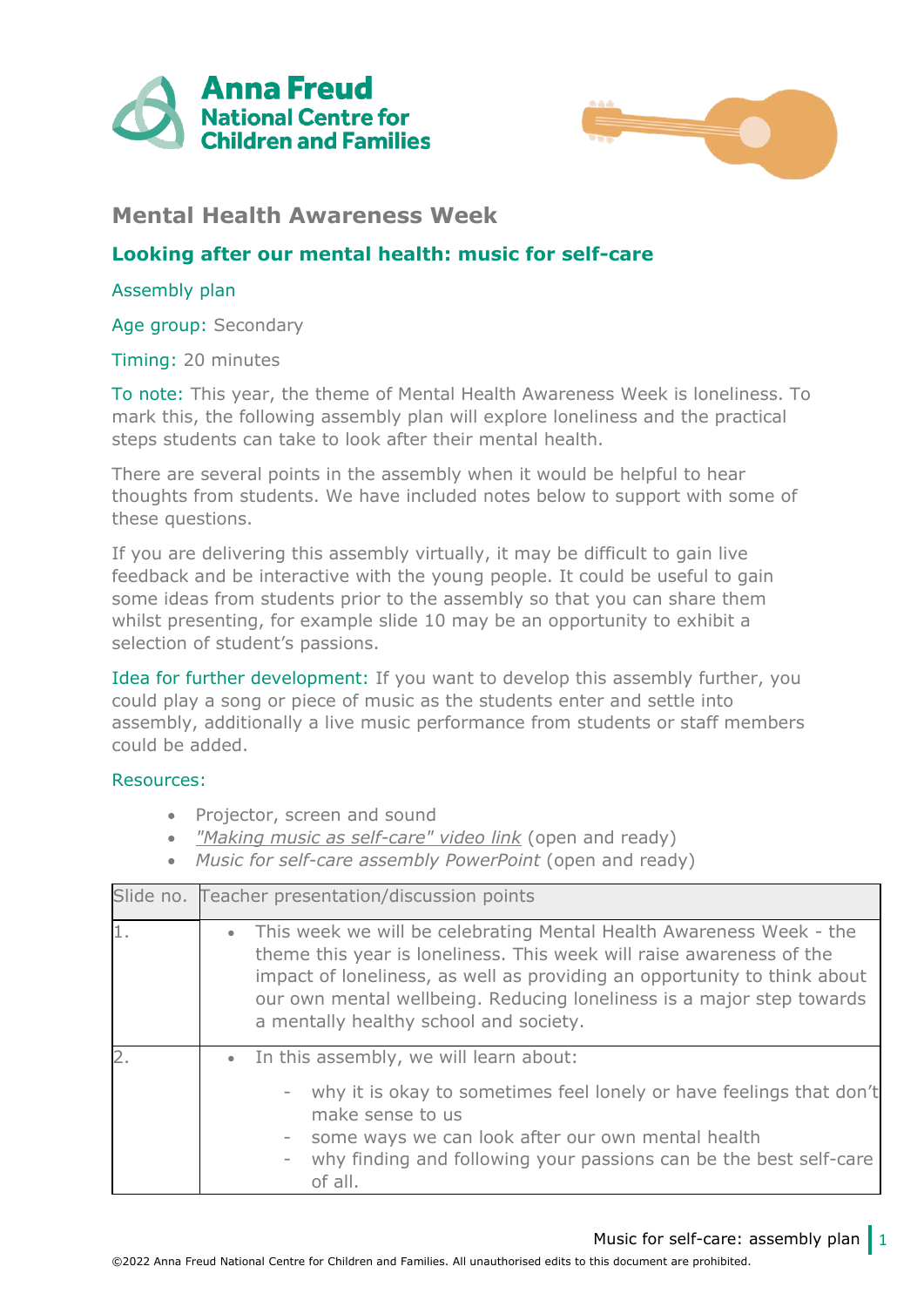| 3.  | $\bullet$ | So, what is mental health? Gather ideas from a few students.                                                                                                                                                                                                                                                                                                                                 |
|-----|-----------|----------------------------------------------------------------------------------------------------------------------------------------------------------------------------------------------------------------------------------------------------------------------------------------------------------------------------------------------------------------------------------------------|
|     | $\bullet$ | Share definition - mental health is about our feelings, our thoughts, our<br>emotions, and our moods. Looking after our mental health is just as<br>important as looking after our physical health.                                                                                                                                                                                          |
| 4.  |           | One of the most important things to know about mental health is that<br>we all have it.                                                                                                                                                                                                                                                                                                      |
|     | $\bullet$ | Some of the people on the screen have spoken openly about their<br>mental health, including experiences with anxiety and depression.                                                                                                                                                                                                                                                         |
| 5.  | $\bullet$ | If I was to ask all the students in this assembly how they are feeling<br>today, I would probably get a lot of different answers. Some of you may<br>be excited about [add a trip or activity that is coming up], some of you<br>might be happy because you've just shared a joke with a friend or<br>feeling upset because just this morning you've had an argument with a<br>parent/carer. |
|     | $\bullet$ | These feelings may make more sense to us as we can understand what<br>caused them.                                                                                                                                                                                                                                                                                                           |
| 6.  | $\bullet$ | But we can also experience feelings that we can't explain, which may<br>come and go. Sometimes there aren't any obvious reasons why we feel<br>the way we do. For example, we can experience loneliness even when<br>surrounded by friends.                                                                                                                                                  |
|     | $\bullet$ | Explain that this can happen to anyone from time-to-time, and these<br>feelings don't usually hang around for too long. Part of being mentally<br>healthy is knowing some things we can do to take care of ourselves<br>when difficult emotions come up.                                                                                                                                     |
| 7.  | $\bullet$ | One thing we can do to look after our mental health, is to find the<br>things in life that we love doing, learn new skills, find our passions and<br>make time to do them.                                                                                                                                                                                                                   |
|     |           | Looking after our mental health can sometimes be known as self-care.                                                                                                                                                                                                                                                                                                                         |
| 8.  |           | To explore this idea a bit further, we are going to watch a video from a<br>young person called Georgia who has used music to support with her<br>mental health.                                                                                                                                                                                                                             |
|     | $\bullet$ | Watch "Making music as self-care" video [3:38 mins].                                                                                                                                                                                                                                                                                                                                         |
| 9.  | ٠         | Gather reflections from a few students about the video, such as: how<br>did learning the guitar help Georgia with her mental health? How is<br>playing the guitar part of Georgia's self-care? Has learning an<br>instrument helped anyone else with their wellbeing?                                                                                                                        |
| 10. | $\bullet$ | I'd like you to take a moment now to think about the activities and<br>interests that you feel passionate about. Could any of these be used as<br>part of your self-care, especially at stressful times of the year such as<br>the revision and exam period?                                                                                                                                 |